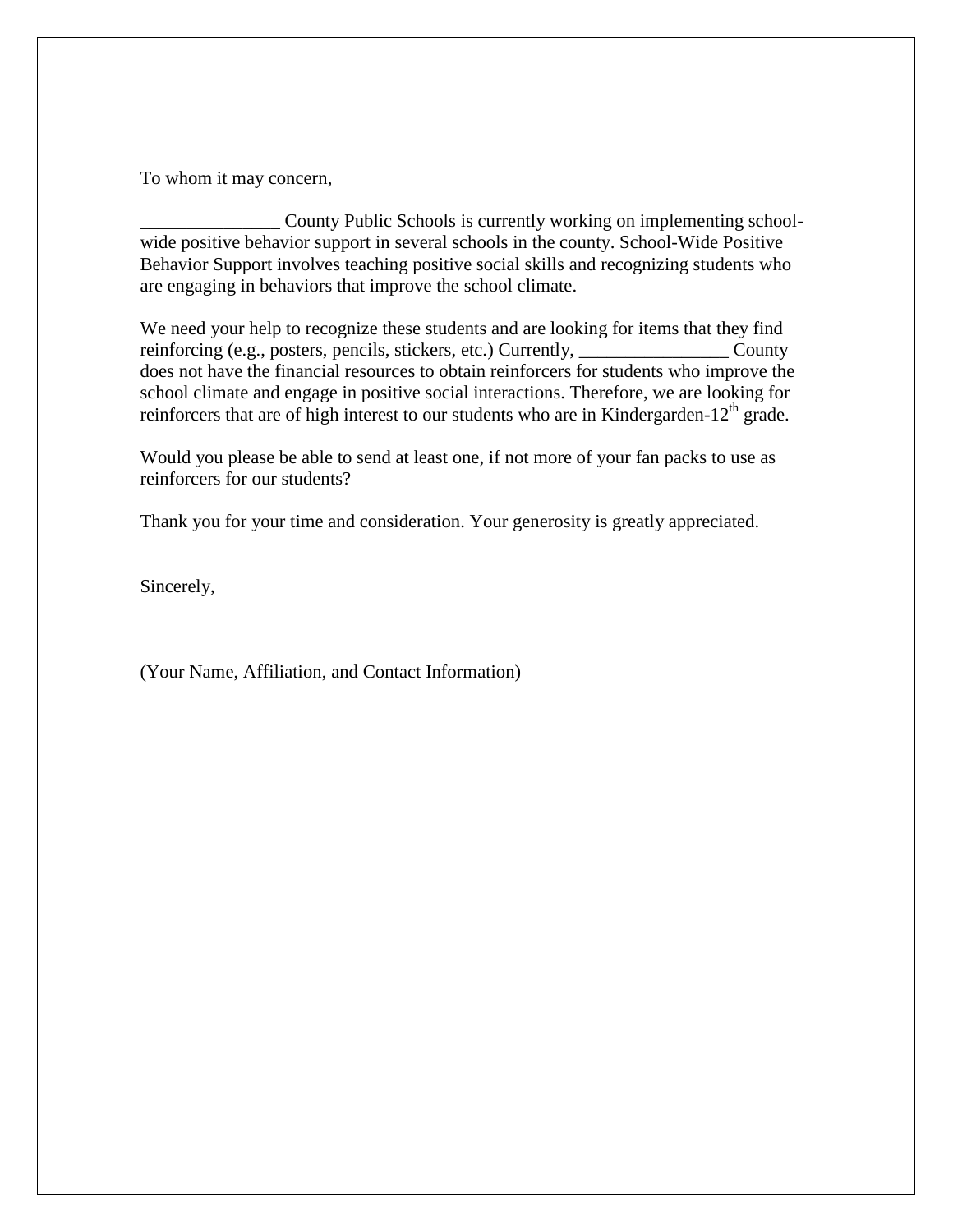DATE:

To Whom It May Concern:

My name is \_\_\_\_\_\_\_\_\_\_\_\_\_\_\_\_\_\_\_\_ and I work for \_\_\_\_\_\_\_\_\_\_\_\_\_\_\_\_\_ County Public Schools. More specifically I am the District Coordinator for the Positive Behavior Support Project.

We are currently working with several schools in \_ County to decrease discipline referrals and problem behavior through a project called Positive Behavior Support. The project is a collaborative, assessmentbased approach to developing effective interventions for problem behavior. The emphasis is on the use of proactive, educative, and reinforcement-based strategies to achieve meaningful and durable behavior and lifestyle outcomes. The county is looking to add additional schools for the upcoming school year. On <sub>\_\_\_\_</sub>, I am presenting the project to several principals in County. It would be greatly appreciated if you would donate breakfast for the principals.

Thank you in advance for your support,

Sincerely,

(Your Name, Affiliation, and Contact Information)